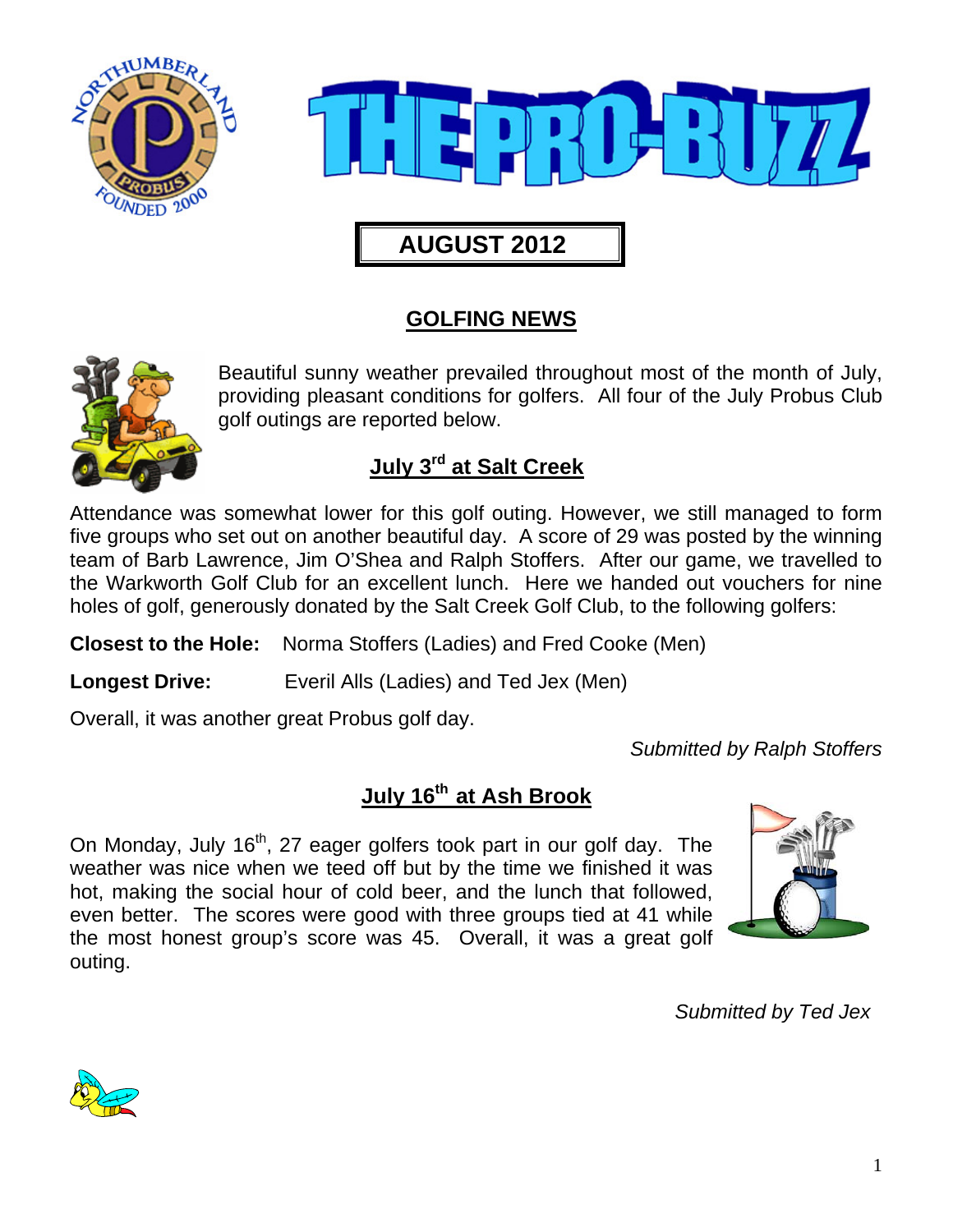### **July 23rd at Warkworth**

Golfing at Warkworth on July  $23<sup>rd</sup>$  for the usual 18 holes of 'play your own ball' was attended by 12 Probus members. Although it was a hot day, an 8:00am tee off time and golf carts made the day enjoyable, apart from any golfing frustrations we might have had. The leading scorers were Jim O'Shea for the men with a great 87 and Barb Lawrence with 113 for the ladies. Barb also was closest to the pin. Fred Cooke and Jean Crowley launched the longest drives. We cooled off with lunch at the club, accompanied by good conversation.

*Submitted byStan Maggs* 

### **July 30th at Stonehenge**

On another great day on the golf course, twenty-three golfers rose to the challenges of Stonehenge. From all reports, everyone enjoyed the course which was new to most.

The team of Fred Cooke, Danny Robertson, Carol Lynn and Lynn Wallace had the best score in the scramble format. Ted Jex, Jim O'Shea and George Lawrence were tied for best score in the 'play your own ball' format. Everil Alls was closest to the pin for the ladies, Ted Jex for the men. Lynn Ramsay had the longest drive for the ladies while Ted Jex had a **really long drive** for the men.

After golf, we all enjoyed burgers, hotdogs, etc., at the golf course. Stonehenge staff (ladies) have promised, at our next outing, to make up for the forgotten salads

Let's plan another round of golf at Stonehenge.

S*ubmitted by Barb Lawrence* 

## **UPCOMING GOLF EVENTS**

| <b>DATE</b>     | <b>ORGANIZERS</b>            | <b>GOLF CLUB</b>     |
|-----------------|------------------------------|----------------------|
| Monday, Aug. 13 | Nancy & Gary Thomas          | Pine Ridge           |
| Monday, Aug. 20 | Jean & Frank Crowley         | Salt Creek           |
| Monday, Aug. 27 | Donna & Fred Cooke           | Roxburgh Glen        |
| Monday, Sept 17 | Don Tapscott & Brian Salley  | Shelter Valley Pines |
| Monday, Oct. 1  | Jamie Doolittle & Jim O'Shea | Cobourg Creek        |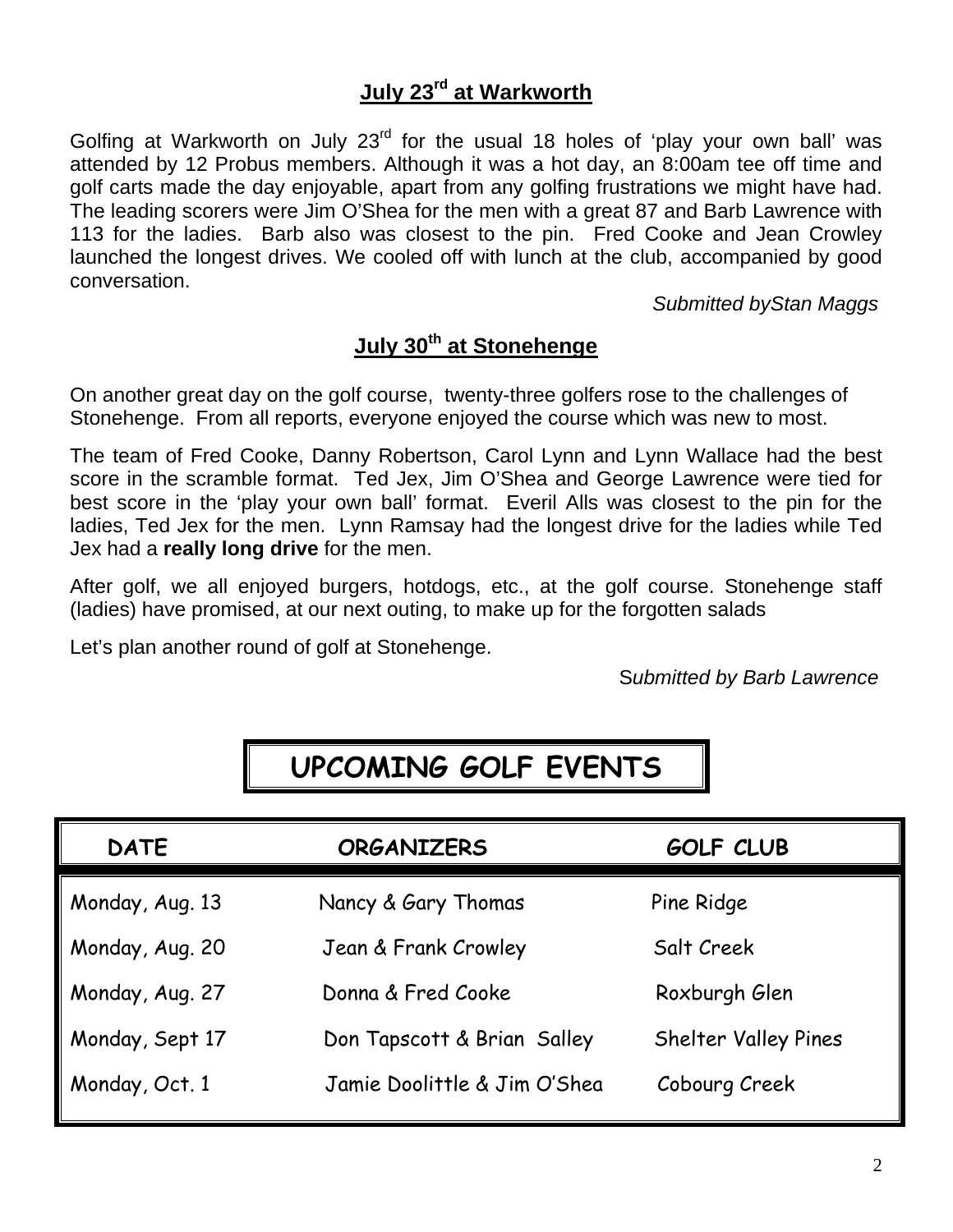### **4th Line Theatre:** *Queen Marie*



Probus members were off to another summer evening of entertainment at the  $4<sup>th</sup>$  Line Theatre. Anyone who has ever wondered about the life of Marie Dressler and her amazing life as a star in the 1930's would be wowed by the play *Queen Marie,* written by Shirley Barrie. Marie, played convincingly by Shelley Simester, showed us what a truly accomplished actress she was, having played vaudeville, silent movies,

and then continuing to the 'talkies'. Throughout her career, Marie played alongside many of the greats including Charlie Chaplin, Mae West, Lionel Barrymore and Greta Garbo. She enjoyed many professional and personal successes as well as truly awful failures. The performance was fast-moving with many of the actors playing multiple roles.

Many thanks to the organizers for providing an enjoyable evening out with friends.

*Submitted by Ann Hollis* 

#### **SOCIAL NOTES**

Our **Annual BBQ** will be on our next meeting date – Thursday, August 23<sup>rd</sup> at the home of Everil and Bill Alls at **3:30pm.** Bring your own chair, dishes and cutlery. Hamburgers, hot dogs, coleslaw, cake, etc. will be served.

The cost, which is \$10. per person, is payable **today** at the sign-in table. Also, please sign the sheets provided to help with other duties.

Directions: \* Take Burnham (William) Street north, over the 401 towards Camborne.

- \* Turn right on Smilie Rd. (past the Hamilton Township Offices but before you get to Camborne.
- \* Go to the end of Smilie Rd., turn right and the Alls' driveway is on your left. It's a long uphill driveway to the Alls' estate then … enjoy!

Our thanks to Everil & Bill Alls, Margaret Hannah, Margaret Curtis, Marilyn Wood and Trevor McDowell for arranging this outing for us.

The **Kawartha Lake Boat Cruise** will take us down the Fenelon Falls lock and on to Sturgeon Lake where we will pass by the million dollar cottages of wealthy Canadians. Then we'll go back up the lock to the Water Street Public Dock above Lock 34 in Fenelon Falls.

We will board at 10:30am at the Water Street Public Dock above Lock 34 in Fenelon Falls with a departure time of **11am sharp**. Lunch is included. Don't forget your camera.

The cost is \$35. and is payable today. Make cheques payable to Probus N Travel.

*Submitted by Verna Templer*